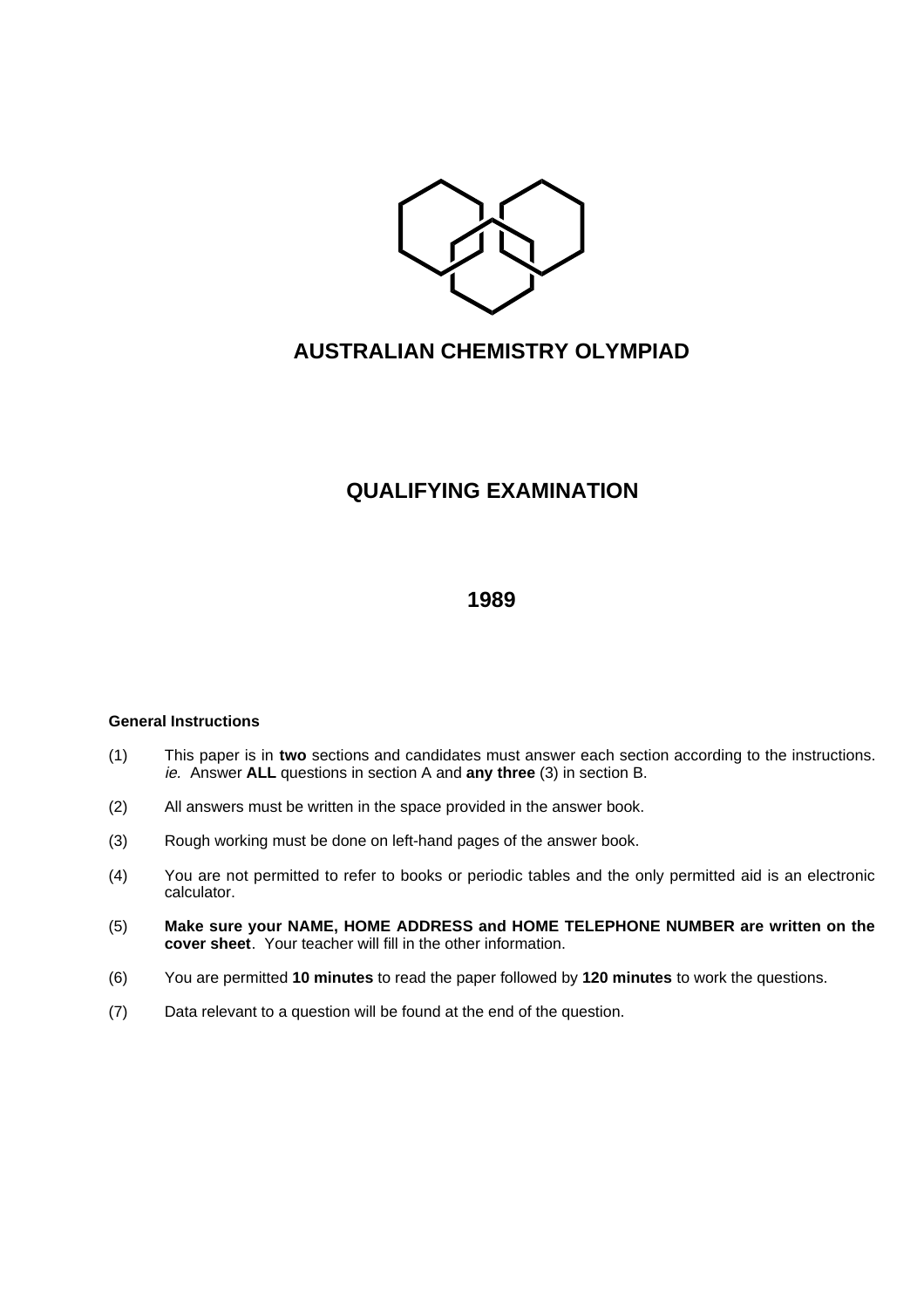### **SECTION A**

It is intended that candidates devote not more than **30 minutes to this section.** Answer **ALL** fifteen (15) questions in this section. Only one choice is allowed per question and this should be made by clearly ticking the chosen answer box in **the answer book.** If you make a mistake, **correct it clearly** so that the examiners can read your answer.

Q1 A metal **M** and its compounds can give the following observable changes in a sequence of reactions

| м | dilute | colourless | aqueous | white | excess                                       | $\mathsf{r}_{\mathsf{colourless}}$ | ዛაა | white               |
|---|--------|------------|---------|-------|----------------------------------------------|------------------------------------|-----|---------------------|
|   | HNO3   | solution 1 | NaOH    |       | precipitate NaOH (aq) Solution NaOH (aq) IP" |                                    |     | $[$ precipitate $]$ |

Which of the following metals corresponds to M?

- **A.** Magnesium.
- **B.** Zinc.
- **C.** Aluminium.
- **D.** Lead.
- **E.** Tin.
- Q2 A student prepared a sample of silicon chloride by passing chlorine over heated silicon and collecting the condensed silicon chloride in a small specimen tube. He analysed the chloride by dissolving a known mass of it in water, and titrating the solution with standard silver nitrate solution. The formula of the silicon chloride as obtained by this method was  $SiCl<sub>2.6</sub>$  as against a 'true' formula of  $SiCl<sub>4</sub>$ . Which of the following possible errors could have resulted in this wrong formula?
	- **A**. The silicon chloride contained excess, dissolved chlorine.
	- **B**. The 'standard' silver nitrate solution was less concentrated than was stated on the label.
	- **C.** More silicon chloride than the student supposed was actually used owing to inaccurate weighing.
	- **D**. The small specimen tube was not dry.
	- **E**. The reaction between the silicon and the chlorine stopped prematurely, leaving some unreacted silicon in the reaction tube.
- Q3 The following flow diagram represents the industrial preparation of nitric acid from ammonia.



Which line of entry describes the undefined reagents, products and reaction conditions?

|   | a)            | (b                    | (C)                           |
|---|---------------|-----------------------|-------------------------------|
| Α | catalyst      | cool $(-25^{\circ}C)$ | NO <sub>2</sub>               |
| B | catalyst      | cool $(-25^{\circ}C)$ | N <sub>2</sub> O              |
| C | catalyst      | high pressure         | NO <sub>2</sub>               |
| D | high pressure | catalyst              | N <sub>2</sub> O <sub>3</sub> |
| Е | high pressure | catalyst              | NO <sub>2</sub>               |

Q4 In the reaction below which has reached equilibrium, which of the following would cause precipitation of more silver?

Ag<sup>+</sup> (aq) + Fe<sup>2+</sup> (aq)  $\overline{\phantom{a}}$  Ag (s) + Fe<sup>3+</sup> (aq)  $\Delta H < 0$ 

- **A**. Warming.
- **B**. Removing some of the solid silver.
- **C**. Increasing the concentration of Fe2+ ions.
- **D.** Increasing the concentration of Fe<sup>3+</sup> ions.
- **E.** Decreasing the concentration of Fe<sup>2+</sup> ions.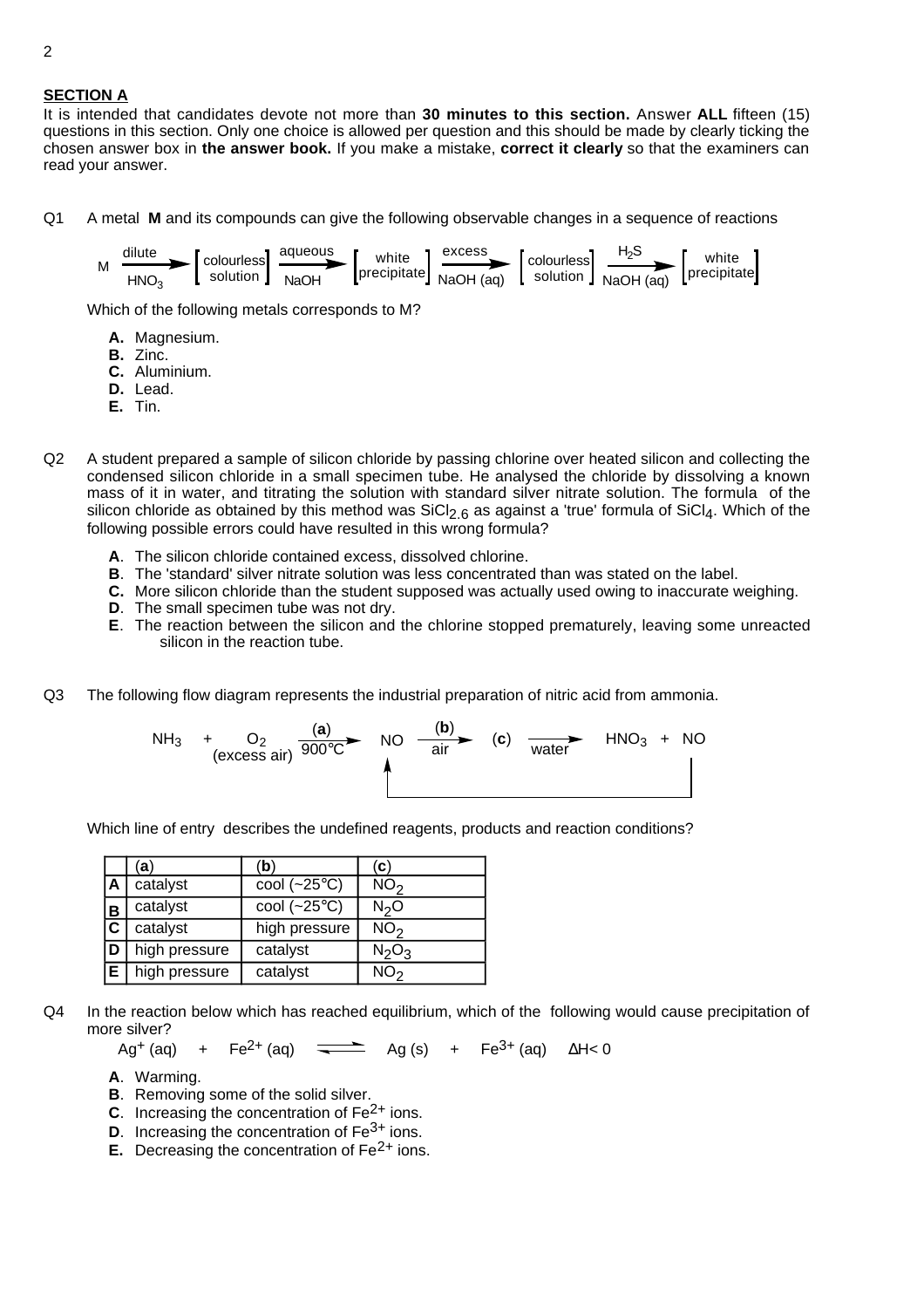Q5 When ammonia is heated in a 0.50 litre vessel at 430<sup>o</sup>C and 100 atm pressure it decomposes into nitrogen and hydrogen.

 $2NH_3(g)$   $\longrightarrow$   $N_2(g)$  +  $3H_2(g)$ 

If, after heating a pure sample of ammonia, the equilibrium mixture is found to contain 0.30 moles of  $NH<sub>3</sub>(g)$ , 0.90 moles H<sub>2</sub>(g) and 0.30 moles of N<sub>2</sub>(g), which of the following pair of values is correct?

|   |      | Initial moles of $NH_3$ K <sub>c</sub> at 430 <sup>o</sup> C for ammonia formation |
|---|------|------------------------------------------------------------------------------------|
|   | 0.80 | 0.37                                                                               |
| B | 0.90 | 0.92                                                                               |
|   | 0.80 | 0.92                                                                               |
|   | 0.90 | 3.70                                                                               |
|   | ) 90 | በ 1በ                                                                               |

Q6 The three elements **X, Y** and **Z** with the electronic configurations shown below all form hydrides

| Element | Electronic configuration.                                                                                                               |
|---------|-----------------------------------------------------------------------------------------------------------------------------------------|
|         | $1s^2.2s^2.2p^2$                                                                                                                        |
|         | $1s^2, 2s^2, 2p^6, 3s^1$                                                                                                                |
|         | 1s <sup>2</sup> ,2s <sup>2</sup> ,2p <sup>6</sup> ,3s <sup>2</sup> ,3p <sup>6</sup> ,3d <sup>10</sup> ,4s <sup>2</sup> ,4p <sup>5</sup> |

Which line of properties (A, B, C, D or E) correctly lists properties of the hydrides of these elements ?

|   | Hydride of X                                    | Hydride of Y                                    | Hydride of Z                                                                              |
|---|-------------------------------------------------|-------------------------------------------------|-------------------------------------------------------------------------------------------|
| A | Colourless gas insoluble                        | Silver/grey solid, reacts with                  | Colourless gas forms a strong                                                             |
|   | in $H2O$ .                                      | H <sub>2</sub> O to form an alkali.             | acid in H <sub>2</sub> O.                                                                 |
| в | Colourless liquid, no<br>reaction with $H_2O$ . | Silver/grey solid, forms $H_2$<br>with $H_2O$ . | Ionic solid with formula ZH.                                                              |
| C | Colourless gas<br>found naturally.              | the molten state.                               | Does not conduct electricity in $\vert\vert$ Colourless gas, reacts with Cl <sub>2.</sub> |
| D | Non-polar compound                              | Silver/grey ionic solid with                    | Il Forms when water is added                                                              |
|   | reacts with Cl <sub>2</sub> in light            | formula YH <sub>2</sub> .                       | to phosphorus and elemental Z.                                                            |
| Е | Colourless gas which                            | Silver/grey solid which reacts                  | Colourless, corrosive liquid                                                              |
|   | burns with air.                                 | violently with acids.                           | at STP.                                                                                   |

 $Q7$  Arsine (AsH<sub>3</sub>) is a molecular hydride of a group 5 element. The most likely structure for the arsine molecule in the vapour phase is?



Н— As — Н **H ..** 90°



120° **As H H H ..** 109°

**D. E. As H H H ..**

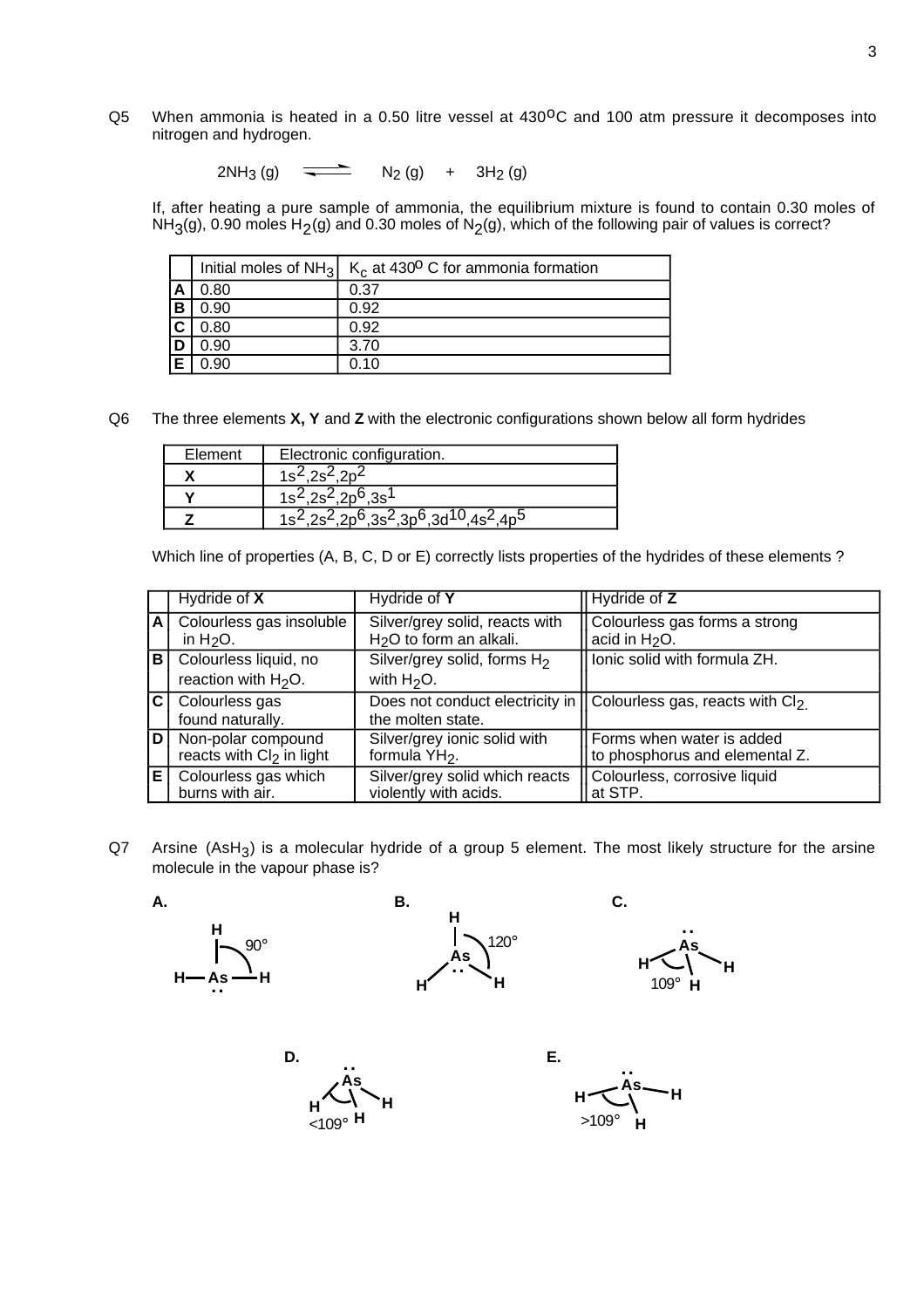- Q8 Equal volumes of two solutions of hydrochloric acid are mixed. One solution has a pH 1 while the other pH 5. The pH of the solution obtained is?
	- **A.** Less than 1.
	- **B.** Between 1 and 2.
	- **C.** 3.
	- **D.** Between 4 and 5.
	- **E.** More than 5.
- Q9 Suppose that the following five substances were under consideration for the preparation of a polymer of relatively high molecular mass.



In which of the following cases is a polymer of high relative molecular mass **least** likely to be formed?

- **A.** (i) alone with a catalyst.
- **B.** (v) alone.
- **C.** (ii) alone with or without a catalyst.
- **D.** (ii) and (iv) reacting together.
- **E.** (ii) and (iii) reacting together.
- Q10 How many isomers of 2-naphthol are generated by moving the OH group around the rings? **DO NOT** count 2-naphthol itself.



- **A.** 0
- **B.** 7 **C.** 3
- **D.** 2
- **E.** 1
- Q11 Chromium(III) chloride, CrCl<sub>3</sub>.6H<sub>2</sub>O, dissolves in water to form a complex species. If a solution prepared by dissolving 0.1 mole of chromium(III) chloride in water is treated with excess silver nitrate solution, 0.2 mole of silver chloride is precipitated.

The most probable formula of the complex species present in the solution is?

- **A.**  $[Cr(H_2O)_6]^{3+}$
- **B.**  $[Cr(H<sub>2</sub>O)<sub>5</sub> Cl]<sup>2+</sup>$
- **C.**  $[Cr(H<sub>2</sub>O)<sub>4</sub> Cl<sub>2</sub>]$ <sup>+</sup>
- **D.**  $[Cr(H<sub>2</sub>O)<sub>3</sub> Cl]<sup>2+</sup>$
- **E.**  $[Cr (H<sub>2</sub>O)<sub>2</sub> Cl<sub>2</sub>]$ <sup>+</sup>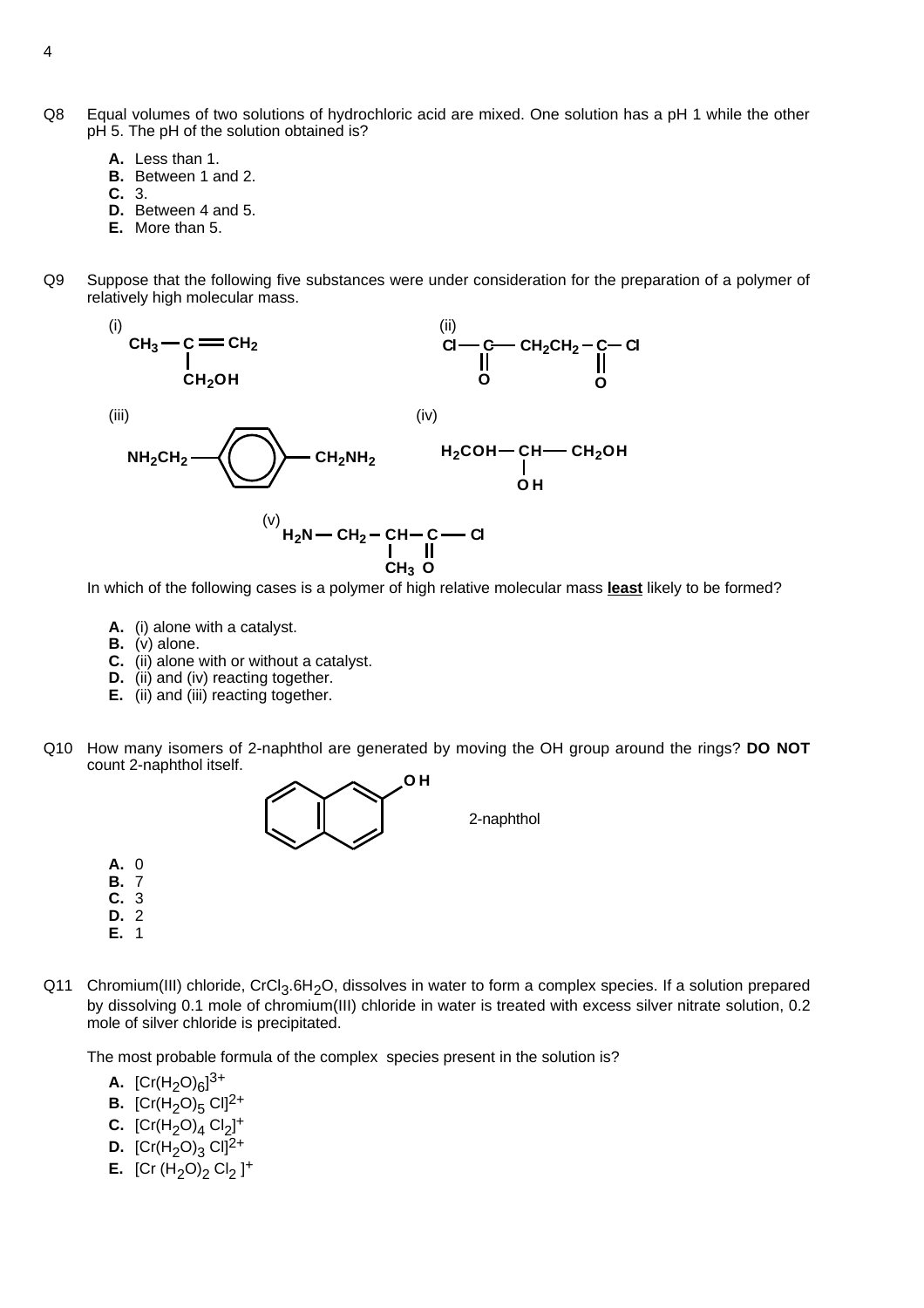Q12 The following diagram shows an electrochemical cell in which the respective half cells contain aqueous 1.0 M solutions of the salts  $XCl<sub>2</sub>$  and  $YCl<sub>3</sub>$ . Given that



Which one of the following statements is correct?

- **A.** The electrode made from metal X has positive polarity.
- **B.** Electrode Y is the anode.
- **C**. The flow of electrons is from Y to X.
- **D.** The reaction at electrode X is an oxidation.
- **E.** The salt bridge would most likely contain silver nitrate.
- Q13 The unstable isotope  $\frac{212}{82}$ Pb decays with the emission of a β<sup>-</sup> particle to form ?
	- **A.** An atom with a mass number of 211.
	- **B.** An atom with an atomic number of 81.
	- **C**. The atom  $^{213}_{82}$ X.
	- **D**. An ion with a charge of +1.
	- **E.** An atom with an atomic number of 83.
- Q14 Which one of the following reactions is accompanied by an enthalpy change which is equal to the bond energy for H–I?
	- **A**. HI(g)  $\longrightarrow$  H(g) + I(g) **B**. HI(g)  $\longrightarrow$  1/2H<sub>2</sub>(g) +1/2I<sub>2</sub>(g) **C** HI(g)  $\longrightarrow$  1/2H<sub>2</sub>(g) +1/2l<sub>2</sub>(s) **D**. 2HI(g)  $\longrightarrow$  H<sub>2</sub>(g) + I<sub>2</sub>(g) **E**. HI(g)  $\longrightarrow$  H<sup>+</sup>(g)  $\Gamma(q)$
- Q15 For a series of indicators the following colours and pH range over which colour change takes place are as follows.

| Indicator | Colour change over pH range      |
|-----------|----------------------------------|
|           | yellow to blue pH 0.0 to 1.6     |
| IV.       | red to yellow pH 2.8 to 4.1      |
| W         | red to yellow pH 4.2 to 5.8      |
| ΙX        | yellow to blue pH 6.0 to 7.7     |
|           | colourless to red pH 8.2 to 10.0 |

Which of the following statements is correct?

- **A.** Indicator V could be used to find the equivalence point for a 0.1M acetic acid and 0.1M ammonium hydroxide (ammonia solution) titration.
- **B** Indicator Y could be used to distinguish between 0.1M and 0.001 M NaOH solutions in water.
- **C** Indicator X could be used to distinguish between solutions of ammonium chloride and sodium acetate.
- **D** Indicator W would be suitable for use in determining the concentration of acetic acid in white vinegar by base titration.
- **E**. Indicator U could be used to distinguish between 0.1 M and 0.01M sulfuric acid.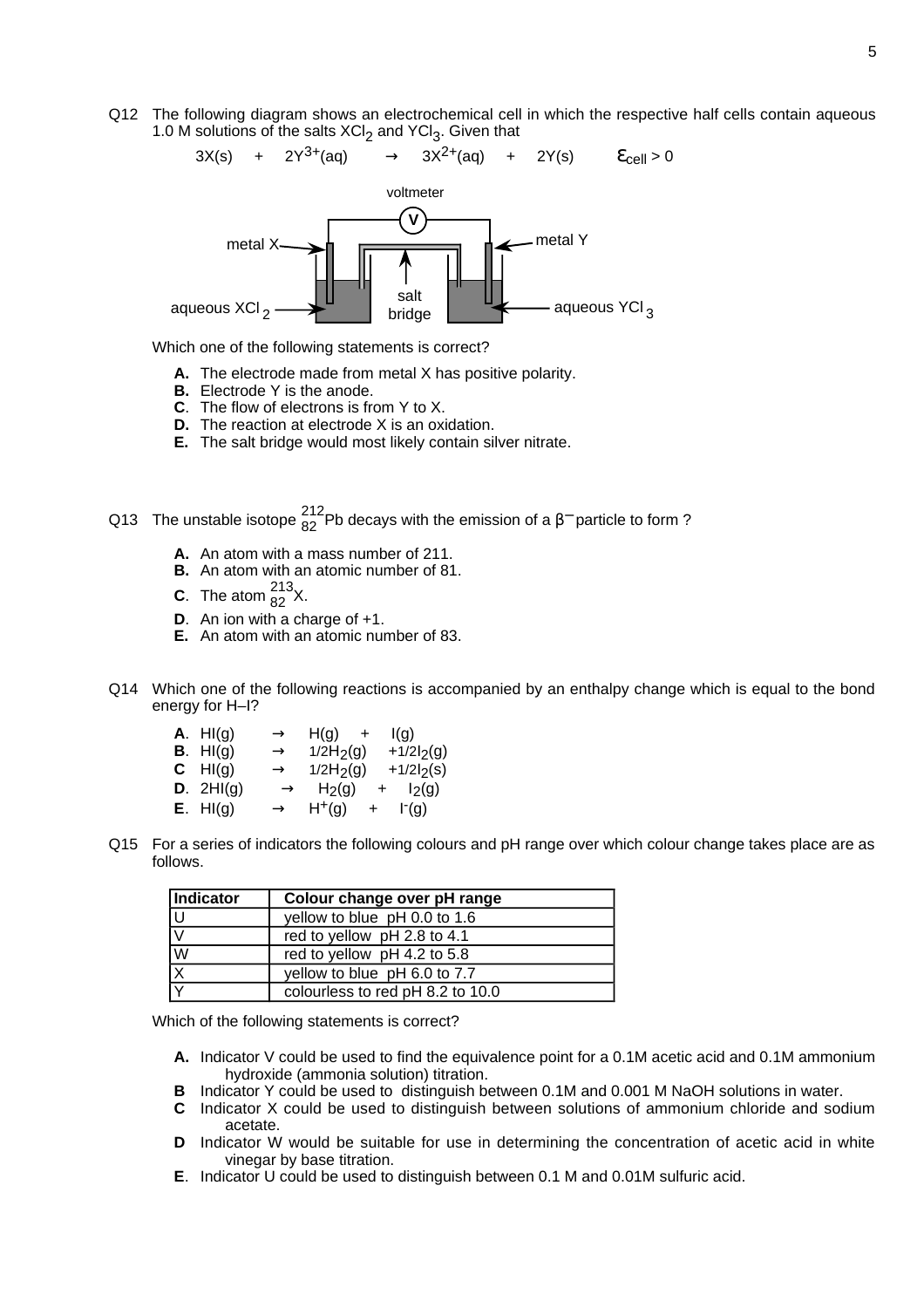### **SECTION B**

Candidates should answer any **three** (3) of the four questions in this section. Be sure that **ALL** relevant working is shown in your answers to numerical questions. You should devote 90 minutes to this section.

Q16 Pyrolusite, MnO<sub>2</sub>, is the main ore from which manganese is produced. The manganese content of the ore may be determined by reducing the MnO<sub>2</sub> under acidic conditions to Mn<sup>2+</sup> with the oxalate ion,  $C_2O_4^2$ <sup>-</sup>, the oxalate ion being oxidised to carbon dioxide during the reaction. The analytical determination is carried out by adding a known excess volume of oxalate solution to a suspension of the pyrolusite and digesting the mixture on a hot water bath until all the MnO<sub>2</sub> has been reduced. The excess, unreacted, oxalate solution is then titrated with standardised potassium permanganate, KMnO4, solution, after which the manganese content of the ore can be calculated. Potassium permanganate solution is standardised, under acidic conditions, against oxalate ion where the  $MnO_4$ <sup>-</sup> ion is reduced to  $Mn^{2+}$  and the oxalate ion is oxidised to carbon dioxide.

(a) A student prepared a standard solution of sodium oxalate by weighing 3.2000g of the dry, anhydrous salt, dissolving it in distilled water and making the solution up to 500.0mL. Three successive titrations, under acidic conditions, of 25.0mL aliquots of the oxalate solution required 24.80mL, 24.76 mL and 24.72mL respectively of potassium permanganate solution.

What is the molarity of the permanganate solution?

(b) In determining the manganese in pyrolusite a student weighed 0.2123g of the ore into a 250mL conical flask, added 50mL of 2M  $H_2SO_4$  and a 50.0mL aliquot of the standard sodium oxalate solution by pipette to the flask. The flask was carefully heated on a water bath and when all the MnO<sub>2</sub> had been reduced the excess oxalate ion was titrated with the standardised potassium permanganate solution where a titre of 12.87mL was required to react with the excess oxalate.

How many moles of  $MnO<sub>2</sub>$  were contained in the sample of pyrolusite?

- (c) What is the % purity (by mass) of the pyrolusite?
- (d) At approximately what temperature should the end point for KMnO<sub>4</sub> / C<sub>2</sub>O<sub>4</sub><sup>2-</sup> titrations be determined, and why?
- (e) An alternative but less frequently used method for this analysis replaces  $C_2O_4^2$  with Fe<sup>2+</sup>. Again the excess of reductant being determined by volumetric analysis with  $KMD<sub>4</sub>$ . However for accurate determinations of manganese this method requires some special care.

Can you suggest what this might be, assuming that the method used is basically the same as that described for the oxalate method?

#### DATA

Relative atomic masses:  $C = 12.01$ ;  $O = 16.00$ ;  $K = 39.10$ ;  $Mn = 54.94$ ; Na = 22.99.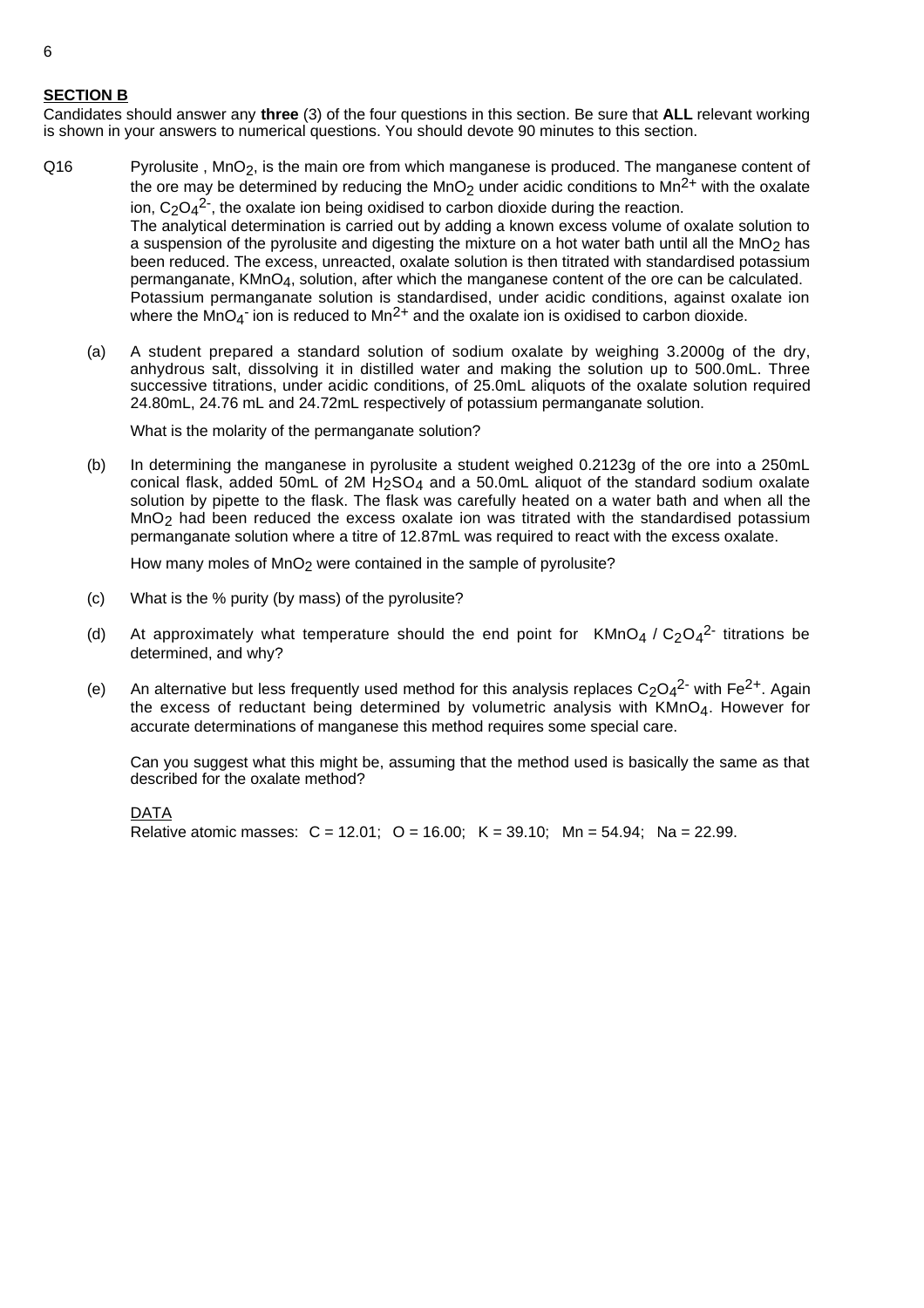Q17 Before the advent of spectroscopy chemists relied heavily on their knowledge of stoichiometry and chemical reactions to help them determine the structures of newly discovered molecules. For example the following basic chemistry would have been available in an organic chemistry text in the year 1945

> Cyclohexane, 2-methyl-1-pentene and 2-methyl-2-pentene all have the same molecular formula  $C_6H_{12}$ , yet their chemistry is sufficiently different to enable these molecules to be distinguished. Firstly the two alkenes each react with hydrogen and a catalyst to give 2 methylpentane, where as cyclohexane is inert to this reaction. Cyclohexane does not react with oxidants such as potassium permanganate. However this reagent cleaves the double bonds in the olefins such that 2-methyl-1-pentene affords carbon dioxide and pentan-2-one whilst 2 methyl-2-pentene yields propanone and propanoic acid. Furthermore both the alkenes will add water according to Markovnikov's Rule to afford 2-methylpentan-2-ol. Again cyclohexane is unreactive to the hydration conditions.

Using this information chemists were able to ascertain the structure of the compound limonene which they could isolate from the peel of oranges, lemons and grapefruit. See if you can solve the problem given the following additional information.

(a) Combustion analysis of limonene revealed that it contained 88.24% carbon and 11.76% hydrogen. When reacted with hydrogen in the presence of a catalyst limonene added the equivalent of two moles of hydrogen to yield a product which was shown to have a molecular weight of approximately 140. What is the molecular formula of limonene and how many rings are likely to be present in its

structure?

(b) Limonene reacts with potassium permanganate to yield only one solid product, the structure of the compound is shown below.



What was the other product, which the chemists failed to see, likely to have been?

- (c) What possible structures can you propose for limonene on the basis of the above information?
- (d) Many molecules isolated from natural sources may be considered as being built up from a simple 5 carbon building block known as isoprene which is linked in a head to tail fashion as shown below. This head to tail linking is so common that it may be used to help decide between possible structures based on isoprene.



If you assume that the head to tail rule (known as the isoprene rule) applies to limonene. Which of your above structures would you favour as being the correct one to assign to limonene and its hydrogenation product?

- (e) The addition of one molecule of water to limonene affords an alcohol. Can you suggest a structure for this compound and support you choice with a reason?
- (f) What is the most likely product from the addition of two molecule of water to limonene?

#### **DATA** Relative atomic masses:  $C = 12.01$ ;  $O = 16.00$ ;  $H = 1.01$ .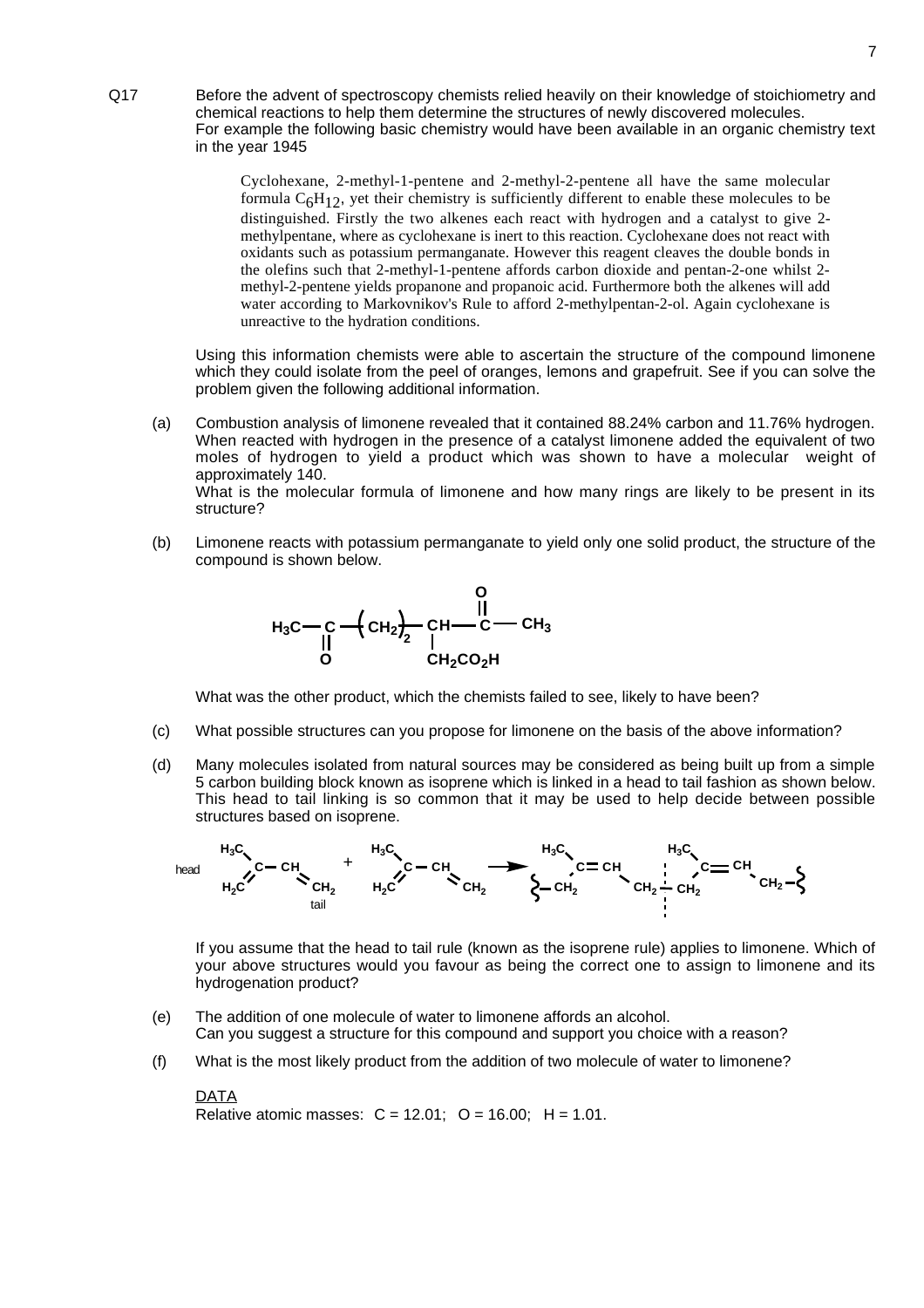- Q18 (a) In industry, sodium chlorate is produced by electrolysis of sodium chloride in aqueous solution. Titanium is used as the anode and iron as the cathode. Hydrogen and chlorine are formed together with small amounts of oxygen. Write the balanced chemical equations for the cathode and anode reactions, and also for the formation of oxygen.
	- (b) Why is the anode made of titanium rather than iron?
	- (c) The chlorine gas dissolves in the electrolyte, forming hypochlorous acid, HClO and chloride ions. Write the balanced chemical equation for the reaction between chlorine and the electrolyte.
	- (d) The hot electrolyte solution is pumped into the reaction vessel, where chlorate ions form by the reaction

 $2HClO + ClO^-$  +  $\longrightarrow$  CIO<sub>3</sub><sup>-</sup> + 2H<sub>2</sub>O + 2Cl<sup>-</sup>

The correct molar ratio between HClO and ClO- is achieved by adjusting the pH value of the solution.

Calculate the pH value that should be maintained in the reaction vessel given that the  $pK<sub>a</sub>$  for HClO is 7.5.

- (e) The solution is concentrated by evaporation. Solid sodium chlorate is filtered off and the solution is returned to the electrolysis cell. For different reasons (eg formation of oxygen), not all the electricity consumed is used for production of sodium chlorate. In practice 5.3 kWh are needed to produce 1kg of sodium chlorate. The voltage over the electrolysis cell is 3.2V. Calculate the efficiency of the process (current yield) in moles per faraday.
- (f) A chlorate factory produces 20,000 metric tons of sodium chlorate a year. The plant is running day and night except for a week once a year for maintenance. The cell voltage is 3.2V and the electricity is delivered at a mains voltage of 120kV Calculate the minimum current that the factory would need from the mains if the current yield had been 100%.
- (g) Sodium perchlorate is produced from sodium chlorate by further electrochemical oxidation in aqueous solution. Write a balanced equation for the formation of the perchlorate ion from the chlorate ion.

DATA

Relative atomic masses:  $CI = 35.45$ ;  $O = 16.00$ ;  $H = 1.01$ ; Na = 22.99. 1 faraday =  $96,486$  coulombs. 1 coulomb  $=$  1 amp sec.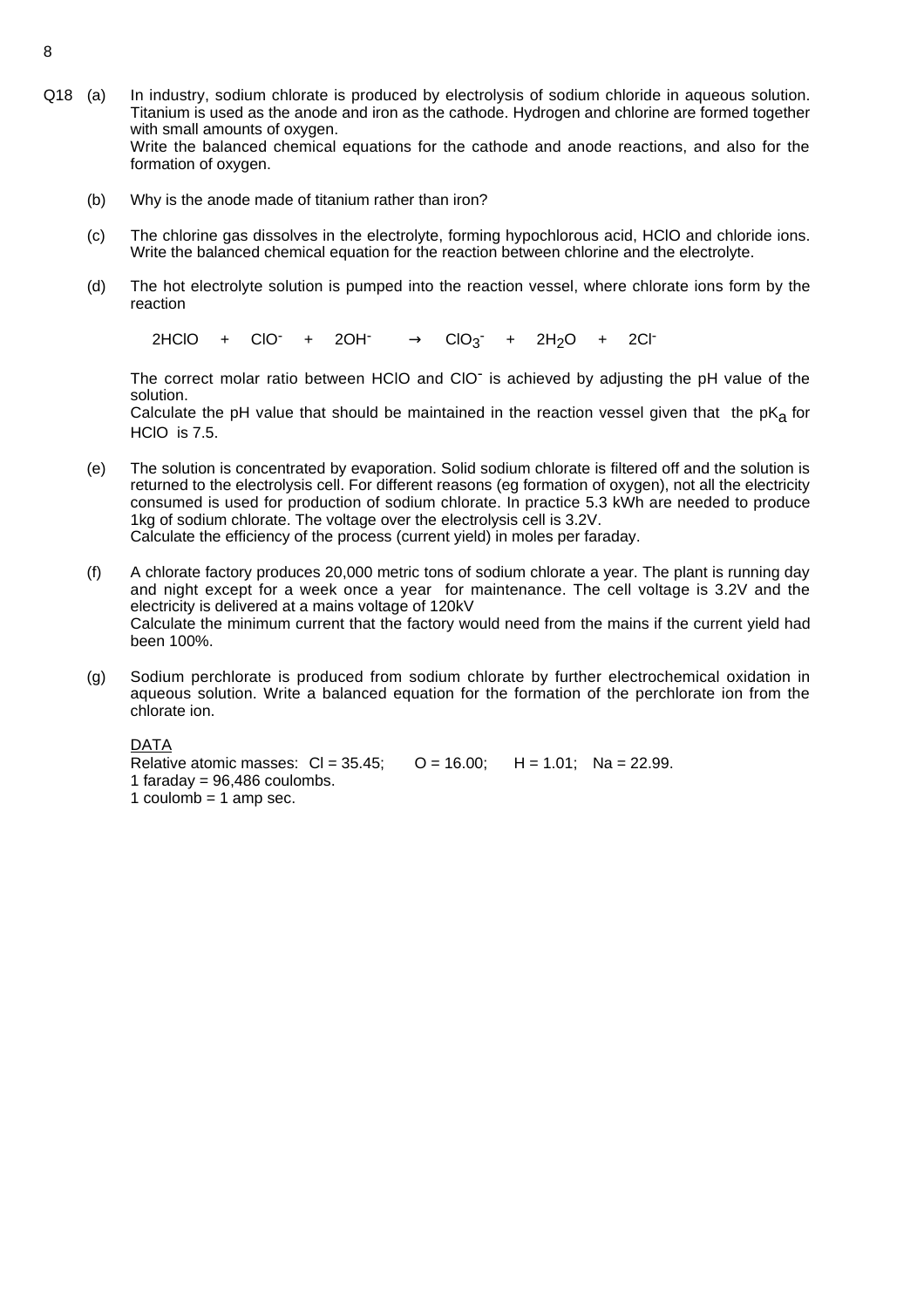Q19 (a) The transition metal ion  $Pt^{2+}$  is known to bind a variety of charged and neutral species, known as Ligands (L), to give complex ions of the type PtL<sub>4</sub>m<sup>+</sup> in which the ligands adopt a square-planar arrangement about the metal ion. For example, consider the two complexes  $[Pt(NH<sub>3</sub>)<sub>4</sub>]Cl<sub>2</sub>$  and [Pt(NH3)2Cl2]. In the first case only the four NH3 molecules are bound, or **coordinated**, to the metal ion (as indicated by the square brackets in the formula) while in the latter case two NH3 molecules and two CI<sup>-</sup> ions are coordinated to the metal ion. The second example exists in two isomeric forms, where the chlorines are *cis* or *trans* to each other, which are shown below.



Draw suitable diagrams to illustrate all the isomers that exist for each of the following square-planar complexes.

**Note:** py is the symbol used for the pyridine ligand. You should simply use the symbol py without recourse to further detail.

- (i)  $[Pt(pp)_2Br_2]$
- (ii)  $[Pt(NH<sub>3</sub>)<sub>2</sub>Brl]$
- (iii)  $K[Pt(NH_3)Cl_2Br]$ <br>(iv)  $[Pt(NH_3)(py)ClBr]$
- $[Pt(NH<sub>3</sub>)(py)CIBr]$
- (b) In the chemistry of  $Pt^{2+}$ , the particular isomer formed is dependent on the preparative route taken and is governed by the relative positions of ligands in the following series (known as the **trans series**):

 $CN^- > I^- > Br^- > Cl^- > py > NH_3 > OH^- > H_2O$ 

Thus, if a complex of the type [PtX<sub>3</sub>Y] reacts with Z to give [PtX<sub>2</sub>YZ] the relative positions of X and Y in the **trans series** governs the manner in which the reaction proceeds. If Y > X, replacement is exclusively *trans* to Y whereas if  $X > Y$  replacement is exclusively *cis* to Y. For example, Pt(NH<sub>3</sub>)<sub>3</sub>Cl reacts with Br<sup>-</sup> to give exclusively *trans*-[Pt(NH<sub>3</sub>)<sub>2</sub>ClBr] because Cl<sup>-</sup>> NH<sub>3</sub> in the trans **series**.

Draw suitable diagrams to show the stereochemistry of the complexes *1-3* in the following reaction scheme.